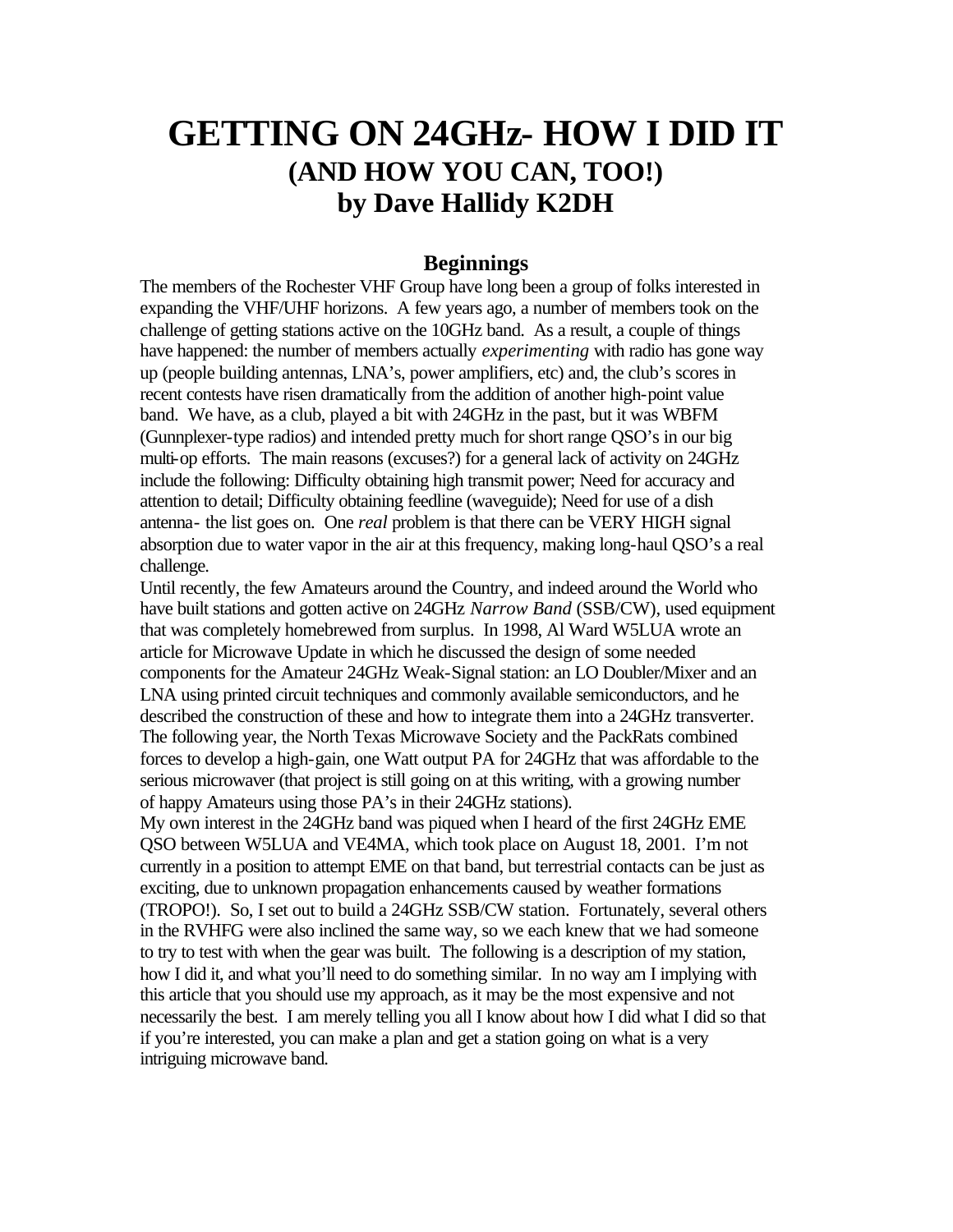#### **Equipment**

My approach, as I said above, may not be the best. It may, however, be the simplest. I decided that I wanted to have gear on the air in time for the 2002 ARRL 10GHz and Above Cumulative Contest. So, I searched for ready-made components and found that Michael Kuhne DB6NT of Kuhne Electronic of Germany makes a complete line of 24GHz components- from the basic transverter/LO combination, to several different LNA's, to several designs of transmit Power Amplifiers (PA's). I purchased the following from them: the MKU24G Transverter, which includes the 12GHz LO (which is doubled in the transverter to 24048 MHz to provide a 144 MHz IF); the MKU243CS LNA (Preamp)- my unit has a Noise Figure of 2.1dB and Gain of 26dB; the MKU243C Driver Amplifier- this unit produces 30mW output with 0.1mW of drive; and the MKU245PAC Power Amplifier- this unit produces >1W output for 20mW of drive. The basic transverter CAN be used as is to make short-range contacts. It's drawbacks are: it only puts out about 0.3mW MAX; it has an 8dB Noise Figure; it has no LO/Image filtering, so the input/output is DSB (Double Sideband), with the image frequency falling outside the 24GHz Amateur allocation. But it does work, it's a very neat package, and with a little extra hardware, can be the heart of a high-performance 24 GHz station. The IF is 144 MHz, and the transverter is designed to work with 2m rigs of up to 4W output. It just so happened that I had an old ICOM IC-202 sitting around the shack. It turned out to be perfect for the job. DB6NT even provides details of a little modification to the '202 that will provide a keying signal on the RF output so no PTT line is required (the MKU24G transverter accepts this nicely).

### **Transverter/ Filter**

Figure 1 is a block diagram of the transverter, and Figure 2 is a photograph showing my completed transverter, in it's weatherproof box. In the lower right corner of the box can be seen the MKU24G and the 12GHz LO.

Just to the left of (and attached to) the waveguide flange of the MKU24G is the LO/Image filter I used. By using a filter and getting the LO and Image down at least 30dB, you guarantee that you're only receiving a signal at 24192 MHz (and not also at 23904). This makes the Noise Figure 3dB better immediately. You also guarantee that all your transmit power is going out on 24192, instead of split between there, 23904, and 24048 (Image and LO, respectively). A word about filters: They seem to be in short supply, commercially. Mine (and a couple of the others around) were obtained on eBay and had to be retuned from lower frequencies. But there doesn't seem to be a ready supply of surplus filters available. Apparently, SSB USA offers a waveguide filter already tuned which will bolt right on to the flange of the transverter. I have not personally checked the performance of this filter to know how much LO/Image rejection it has. The units we were able to retune have at least 30 and more like 40dB rejection of the unwanted signals. It is also possible to make your own filter from information contained in the RSGB Microwave Handbook, vol 3.

# **Low-Level T/R**

Now the question is: What do you do with the signal once it's been filtered? This is the low-level transmit signal, and while it may be fine for close-in work, we want to work DX! Therefore, we have to amplify the signal. And since the transverter/filter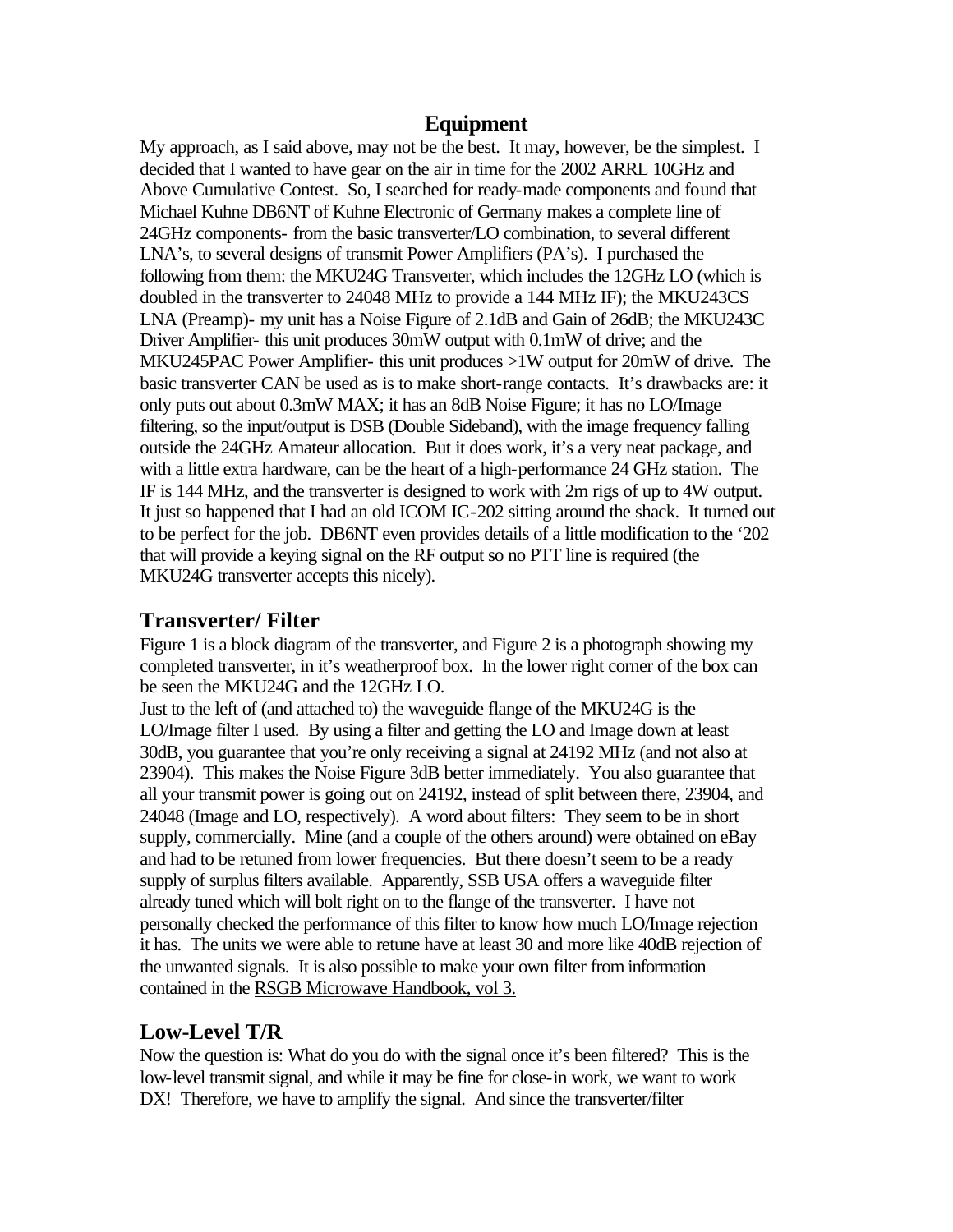combination is bi-directional (used for both transmit and receive), the port on the filter away from the transverter in Figure 2 is also the amplified receive input. I used an SMA SPDT relay for switching the low-level signals (T/R), but you could use a waveguide circulator that would bolt right onto the flange of the filter, or you could make a dual-port waveguide transition, such as the one Kuhne describes in the information supplied with the transverter (see Figure 3).

# **Receiver LNA**

The heart of any receive system is the LNA (Low-Noise Amplifier, or preamp). There are several sold by Kuhne, and depending on how you configure your system, you could use different models. I selected the MKU243CS, which is SMA in/out, because at the time I wasn't sure how I would configure my antenna switch. In retrospect, I should have gotten the 243RX, which is waveguide input and SMA output- it would have eliminated some extra hardware. The LNA can be seen just above the SMA relay and just below the waveguide switch. To connect the LNA I to the waveguide switch, I needed to use a waveguide to SMA transition and an SMA elbow. The output of the LNA connects to the SMA relay's receive port.

# **Transmitter Driver/ PA**

The transmit Power Amplifier chain consists of two stages. The first stage is a MKU243C which takes the low-level signal from the transmit port of the SMA relay and boosts it to 20-30mW. The 243C can be seen just to the right of center in Figure 1. I could have stopped there, as 20-30mW is actually fairly respectable power on 24GHz. Many people have had long-haul QSO's with that power level. But, I decided to use the 243C as a driver, so it is followed by the MKU245PAC, MMIC Power Amplifier. This unit uses a number of GaAs MMIC's to develop over 1W output with about 20mW of drive. The saturated output is about 1.3W. It draws 2A whenever transmitting, so I only power it during transmit periods. Also, because of the high DC input power, a lot of heat is generated, so adequate heatsinking is a must. The 245 can be seen in the upper right corner of the box. The output of the 245 is SMA, so I used a short piece of .085" Semirigid coax to connect it to another SMA to waveguide transition, which is then bolted to the waveguide switch.

# **Antenna Switch**

The waveguide switch is a unit I purchased from Eisch Electronics, also of Germany. These are units made for Amateur use and are very reasonably priced (if anything really is for this band). It is a SPDT switch, with a 12v coil and it can be seen attached to the top edge of the transverter case in Figure 2.

### **Antennas**

The antenna I am using is a 13" dish I obtained from an ad on eBay. The guy is still selling the antennas, and they work well. He is based in Australia, so shipping is a bit expensive, but the antenna was cheap enough that the total price was within reason. For long-haul work, you *DO* need a dish. It doesn't have to be big- at 24GHz, my 13" dish provides well over 30dB gain! A horn will work for many contacts and is easy to mount/point, but a dish is better. One member (K2LDU) is using an 18" offset-fed DSS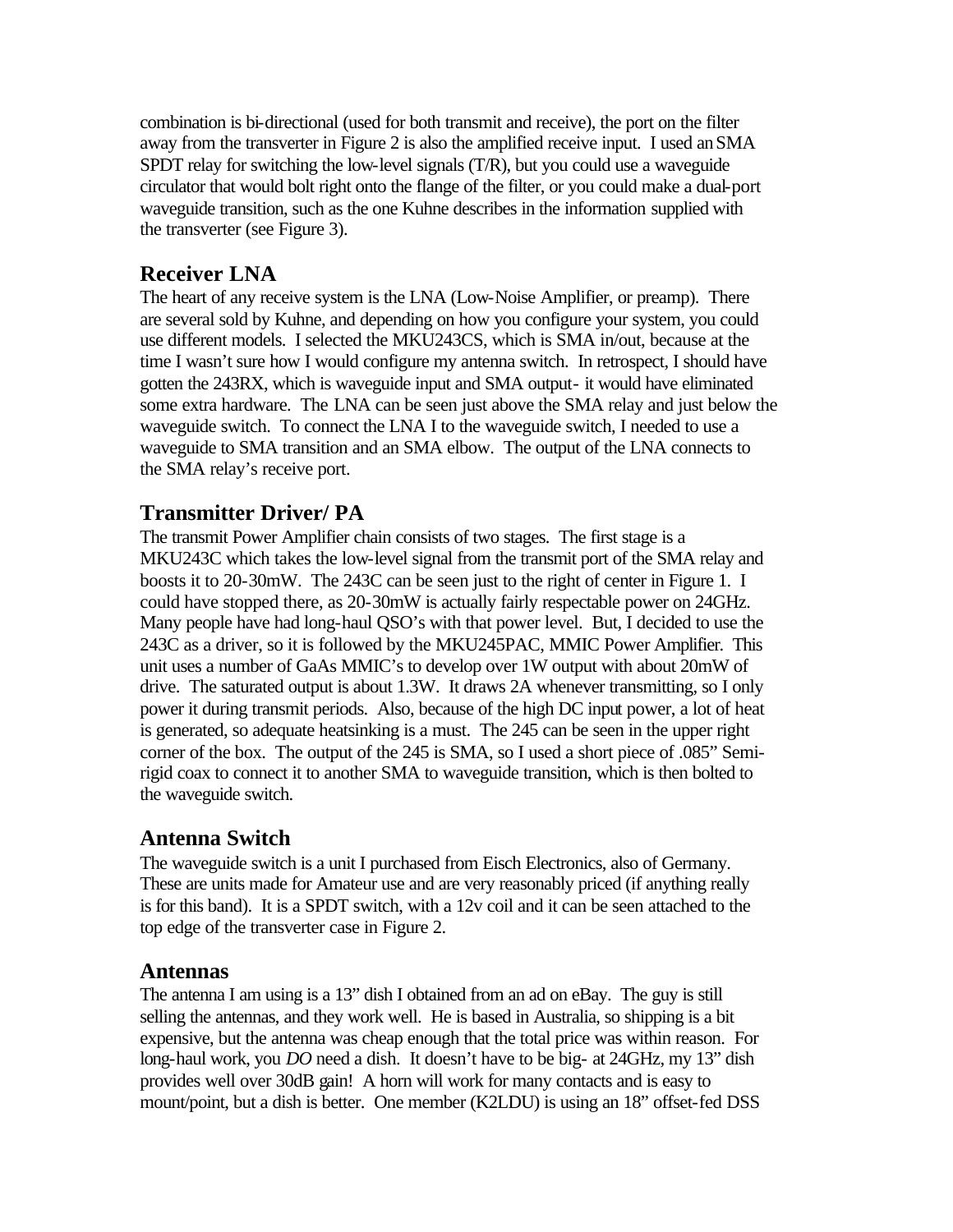dish and it works very well. It was also very inexpensive. The only downside is that he had to design and build a feed for it, but there is information on doing this at W1GHZ's online antenna design website. The dish can be seen in Figure 4, which is a photograph of the complete 24GHz station mounted on a tripod and ready for action.

# **DC Power**

The entire transverter is powered from 12-14v as would be supplied by the electrical system in an automobile. The SMA relay has a 24v coil, but the addition of a DEMI relay "kicker" makes it work just fine with a 12v supply (not all relays work well this way- their holding voltage requirement may be too high- test any relay you plan to use).

## **Miscellaneous Notes**

Some notes here are warranted for those in the mode of parts acquisition for their 24GHz project: First, you *could* do the whole thing using SMA relays and coaxial (semi-rigid) cable. But, you must be careful about your selection of relays- many do not work well above 18GHz. In fact, some relays with SMA connectors that have been pulled from Cellular service may not work well above 2GHz because the only reason they were selected for their use in Cellular systems was their size. You should test any relay you want to use for both Insertion Loss and Isolation. I wouldn't use any relay with more than 1dB Insertion Loss, and/or less than 30dB Isolation (for the low-level stages) or 50dB Isolation (for the Antenna Switch). It turns out that many of the four-port "transfer" type relays work very well at 24GHz, so these are worth investigating. Second, I would NOT use coaxial cable to connect the transverter to the antenna. Any significant length of coaxial cable will have so much loss that it will cost dearly in terms of lost performance. Waveguide for the feedline is the only real answer, unless the antenna is bolted *directly* to the antenna switch. Figure 4 shows my completed unit, with the antenna and waveguide feedline. I am using 18 inches of flexible waveguide to go from the box to the back of the dish. Another reason for sticking with waveguide- the feed of any good dish will be a waveguide feed and the elimination of more transitions from coax to waveguide will further reduce system losses.

Third, you will need some transitions from SMA to WR-42 waveguide if you use a waveguide switch and/or waveguide to the antenna. Plan on it- buy some- they are regularly available on eBay and from other places. Plan your transverter and figure out just how many transitions you'll need so you don't come up short. You could also build your own, if you're so inclined. Again, refer to the RSGB Microwave Handbook, vol 3 for more information.

### **What To Expect**

If you've tried 10GHz Weak-Signal communications, you know that path selection is important. If you're surrounded by trees and/or buildings, you're not going to work much. The same is true of 24GHz, but to an even greater degree. Path loss is greater, and as mentioned earlier, water vapor absorption can be very high, increasing the path loss dramatically in some instances (and shortening the maximum possible QSO distances accordingly). That said, there have been some amazing QSO's on the band. My own results have not been "amazing" yet, with a best DX of a little over 80 miles, but the signals at that time were "on the peg"- so loud that we knew there was a lot more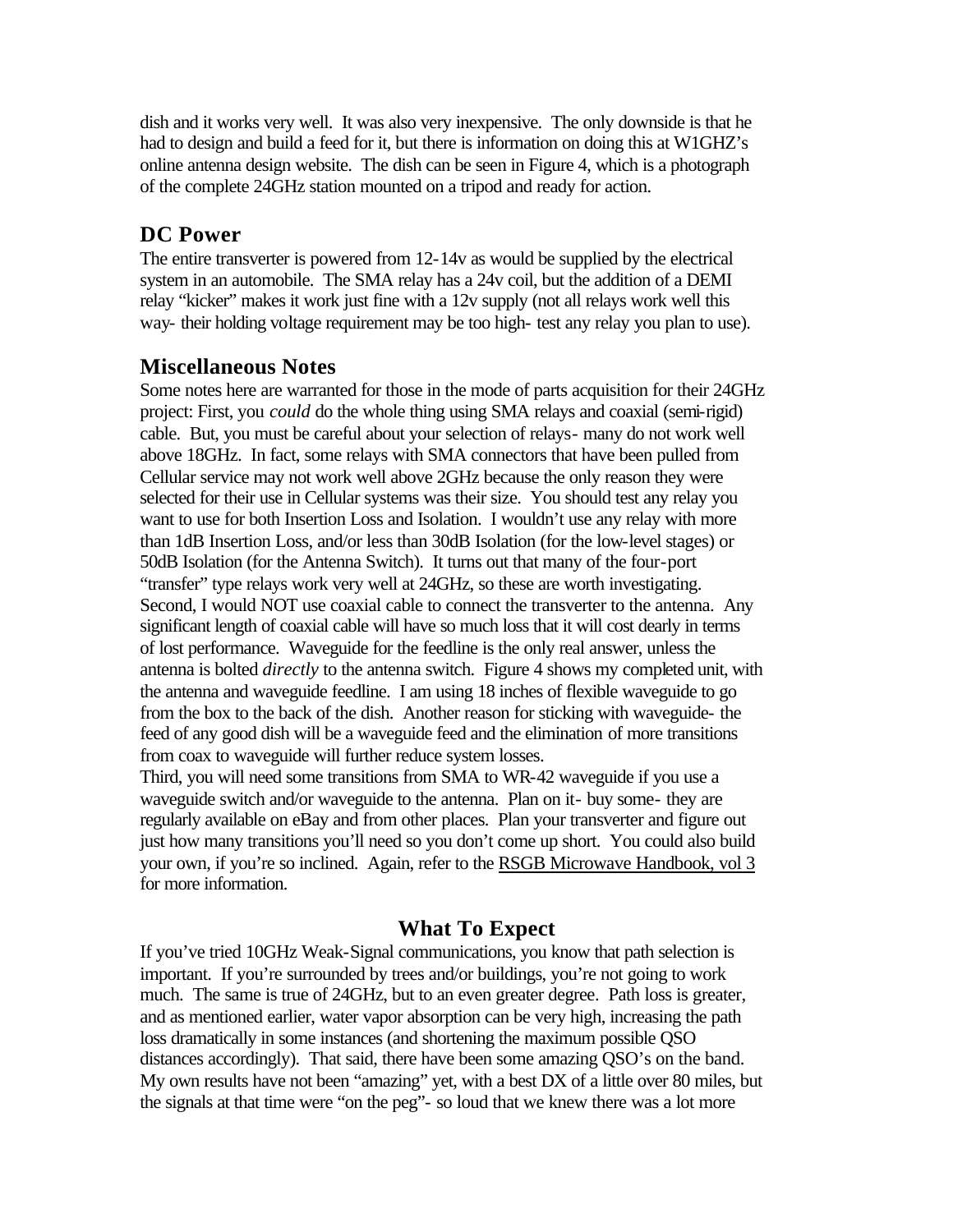range left in the systems. This summer, W5LUA and WW2R set a new distance record on 24GHz with a QSO at a distance of over 300 miles! Obviously, tropospheric ducting does take place at 24GHz and can be a great help. Rainscatter QSO's have been made at long distances and good line-of-sight paths can provide beautifully loud signals.

#### **Conclusion**

I've described an approach to getting on 24GHz SSB/CW. There are other ways to do it. For example, K2LDU completely built his own gear from the ground up and has worked me many times. This band is one where there hasn't been a lot of activity in the past, due to difficulty obtaining equipment. This problem has been eliminated with the availability of the DB6NT transverter and accessories. The band is yours to discover. The excitement is yours to enjoy. Will you accept the challenge and join us?